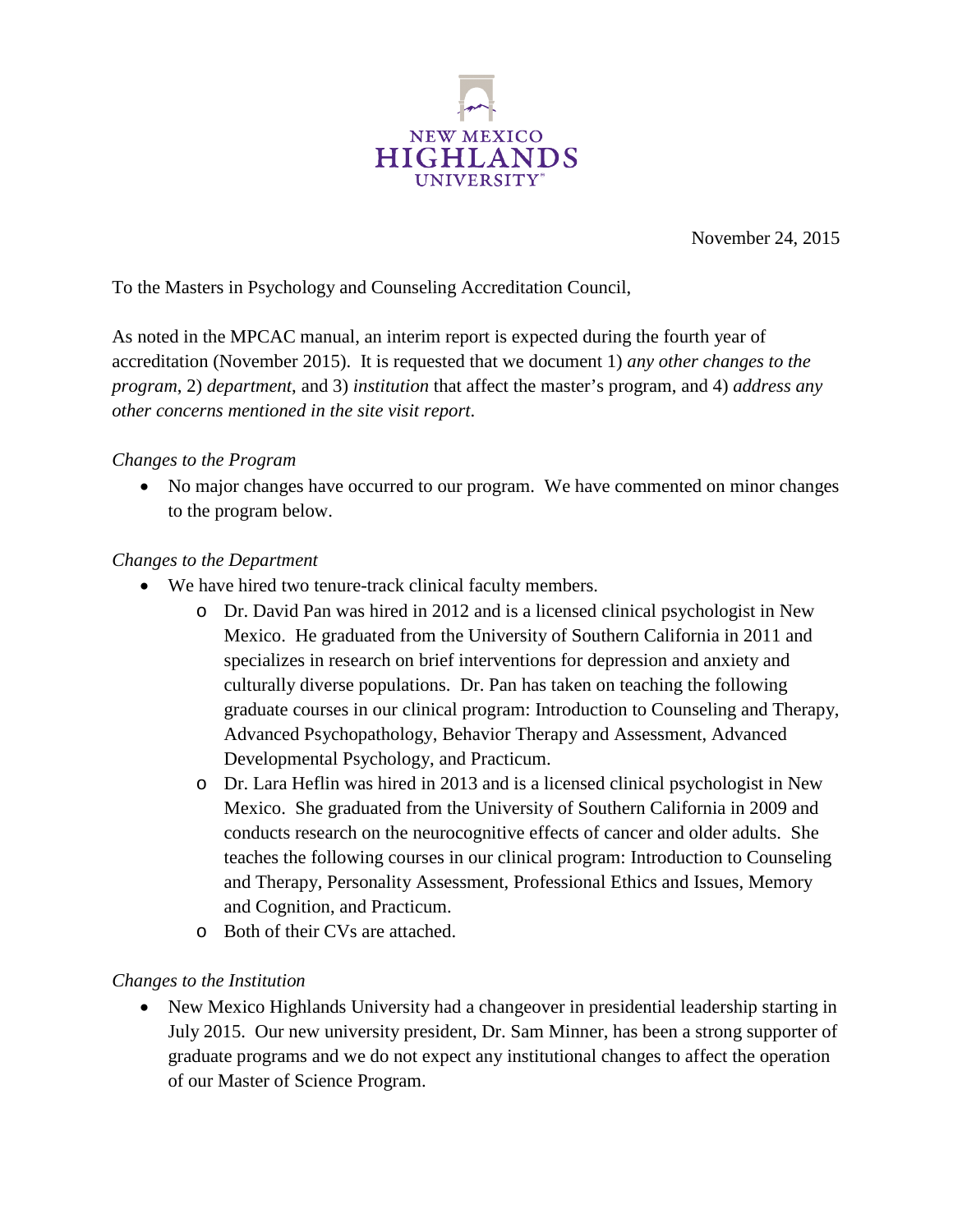

## *Other Concerns from Site Visit Report*

The following "*Recommendations and Suggested Areas of Development*" were noted in the Site Visit Report from Oct 9-12, 2011:

- 1. It is highly recommended that the program gain approval for immediate hiring of a clinical faculty member, and complete a successful search, in order to meet curricular and training needs. Consideration should also be made for hiring a second clinical faculty member in the near future.
	- a. **Response:** As mentioned earlier, NMHU has been successful in hiring two tenure-track clinical faculty members since 2011. This information was passed on to MPCAC and our accreditation length was increased from five years to ten years.
- 2. The program should consider means of improving attrition rates, and review admission requirements, focusing upon developing more specific provisional admission standards.
	- a. **Response:** The baseline admission requirements remain at having a 3.0 overall GPA and a 3.0 Psychology GPA. However, in addition to these basic requirements, our program handbook states that "*Successful applicants should demonstrate the ability to perform well in a challenging academic program, the interest and ability to perform sound scientific research, and the personal characteristics and integrity necessary for the practice of psychology. The successful applicant will possess goals and a career orientation that are congruent with the psychology program's philosophy and emphasis*." We modified our graduate application to require that applicants submit a writing sample, preferably from an upper division Psychology class, and a 500 word statement of educational goals and objectives addressing *research* interests and experience in order to better evaluate whether applicants can meet the academic rigor that our program expects.
	- b. **Response:** Our program handbook states that provisional admission may be an option for "*students who do not meet these requirements (overall and Psychology GPA of 3.0) but who demonstrate other strengths may be admitted to the program on a provisional status while they make up deficiencies*." Provisional admission to our program has been rare, but works well as the faculty consult about applicant deficiencies on a case-by-case basis.
	- c. **Response:** It is believed that the elevated admission requirements will have a positive impact on student attrition as those who are admitted to the program will be more prepared for graduate work.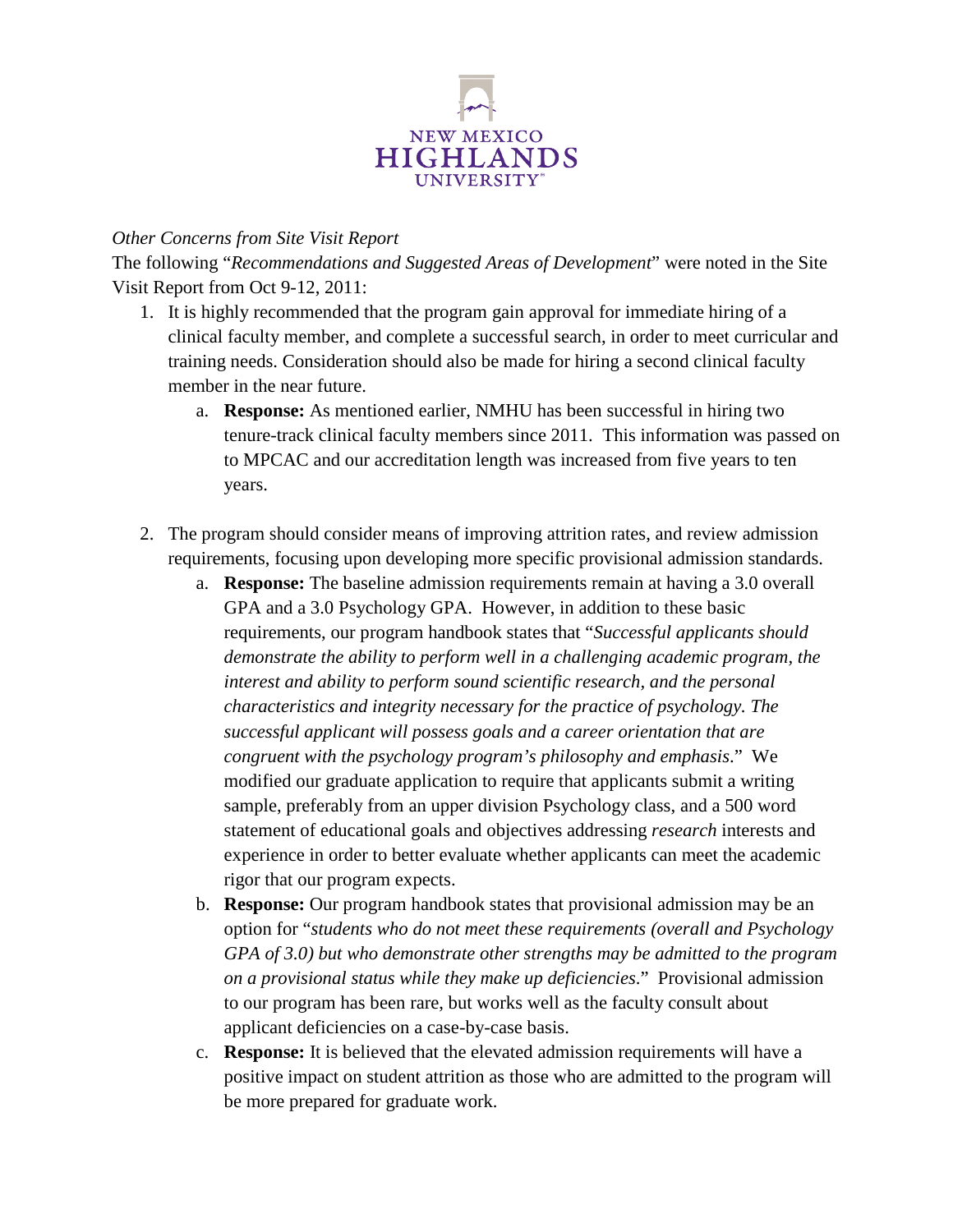

- d. **Response:** Given that completing the thesis requirement is the most difficult barrier to student completion of the MS degree, significant steps have been taken to help students along the way. A requirement for 602 Psychological Methods class, taken in the Spring semester of the first year, is to write a literature review proposal and methods section for thesis. We have been more stringent about ensuring that thesis proposals are orally defended to the program faculty before the research is undertaken. Finally, a writing class is offered in which students may bring in their thesis for ongoing correction and improvement.
- 3. The 12 credit hour teaching load for clinical faculty is significant and may have a negative impact upon supervision and faculty productivity. Administration appears willing to pursue options including compensatory support for supervision and/or thesis direction, and these options should be pursued.
	- a. **Response:** Reduction of teaching load has been pursued university-wide but no changes have occurred since 2011. A one credit course release has been granted university-wide for each completed Master's thesis that a faculty member was the chair.
- 4. Consideration should be made toward enhancing the professional identity of students by encouraging membership in NAMP and other professional organizations.
	- a. **Response:** Students have been encouraged to join professional organizations and some progress has been made as many graduate students are presenting their research at professional conferences (i.e., Rocky Mountain Psychological Association, Western Psychological Association) and learning about the benefits of professional membership.
- 5. The development of a clinical training lab would seem significant and the program should be encouraged to expand this opportunity as a means to enhance in-house clinical training experiences, including the use of videotaped interactions to support the development of clinical microskills.
	- a. **Response:** Since 2011, the clinical training lab has developed into a vital resource for in-house clinical training experiences particularly for *Introduction to Counseling and Therapy* and *Behavior Therapy and Assessment*. The technology available in the training lab is beneficial not only for clinical training (i.e., using one-way mirrors in observation rooms to allow students to watch faculty use therapeutic techniques with volunteers, use rooms as settings for students to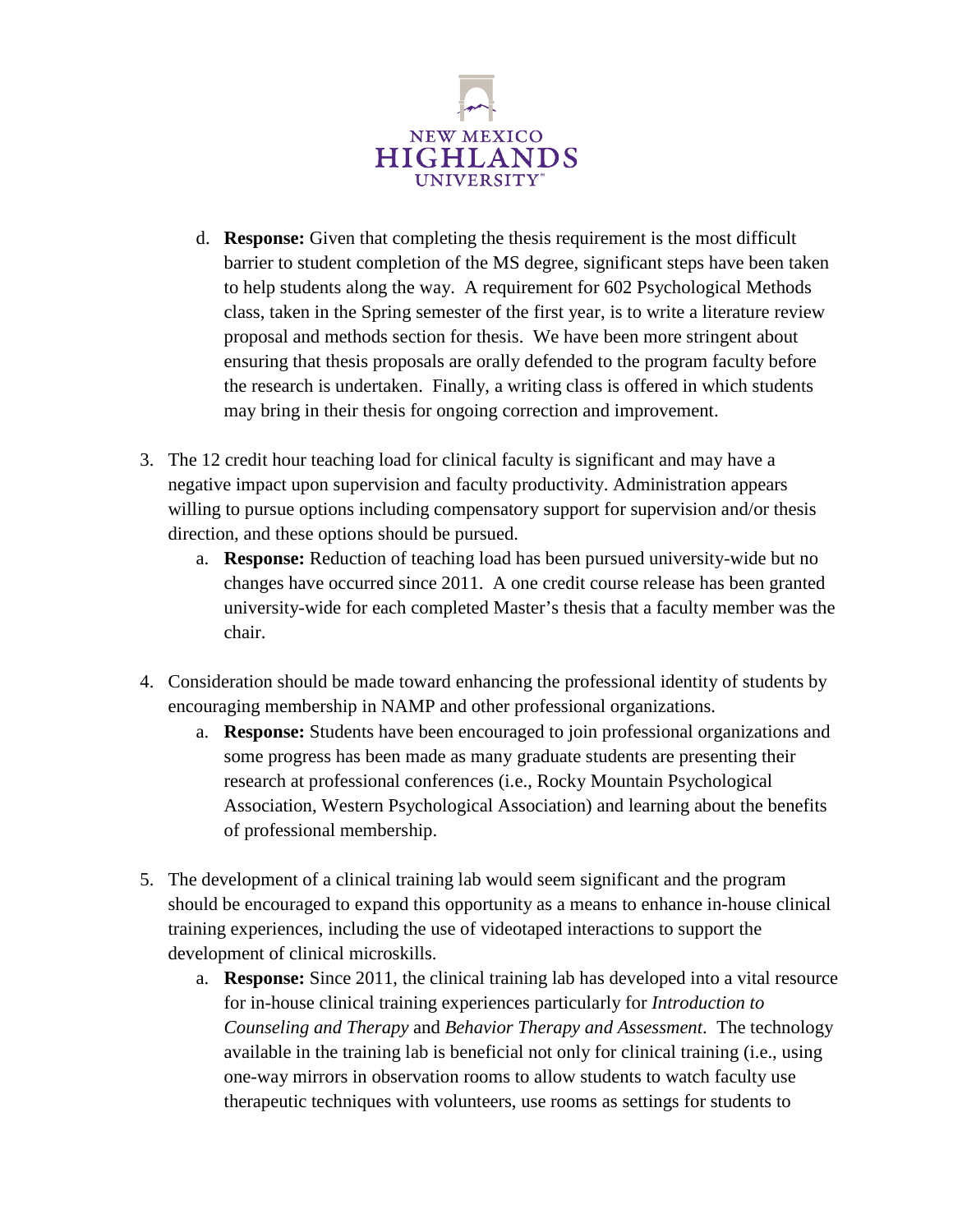

practice clinical skills with each other and volunteers), but also as a resource for clinical research that students and faculty conduct.

- 6. Graduate assistantship support is significant, provides an effective recruiting tool, and should be continued.
	- a. **Response:** We continue to provide as much financial support to our students as we can through graduate assistantships.
- 7. Providing release time or some other compensatory consideration for the coordinator of the graduate program would further enhance this position and recognize the efforts involved in this position, and make it compatible with similar master's-level training programs.
	- a. **Response:** At this time, Graduate Coordinators are not granted release time for their duties at this university. The program is currently pursuing recognition as a department, and if successful, a Chair of the department would take on the duties of the Graduate Coordinator and would be compensated with a 3-credit course release and a summer stipend.
- 8. The program should consider developing a Community Advisory Board comprised of professional and appropriate lay persons. Regular gatherings with this Board can enhance the quality of a program by strengthening community relationships, and by developing an understanding of community needs and addressing these needs as appropriate.
	- a. **Response:** This suggestion is currently being considered by the program. We continue to have strong relationships with the community, particularly through the strength of our outside practicum placements. Our current plan is to develop an advisory board made up of our field supervisors, who come from a variety of clinical settings in the community. This would serve the purpose of developing strong relationship with our field supervisors as well as providing a mechanism to ensure that community needs are understood and addressed in our program.

Please do not hesitate to contact the program if you have additional questions about this Interim Report.